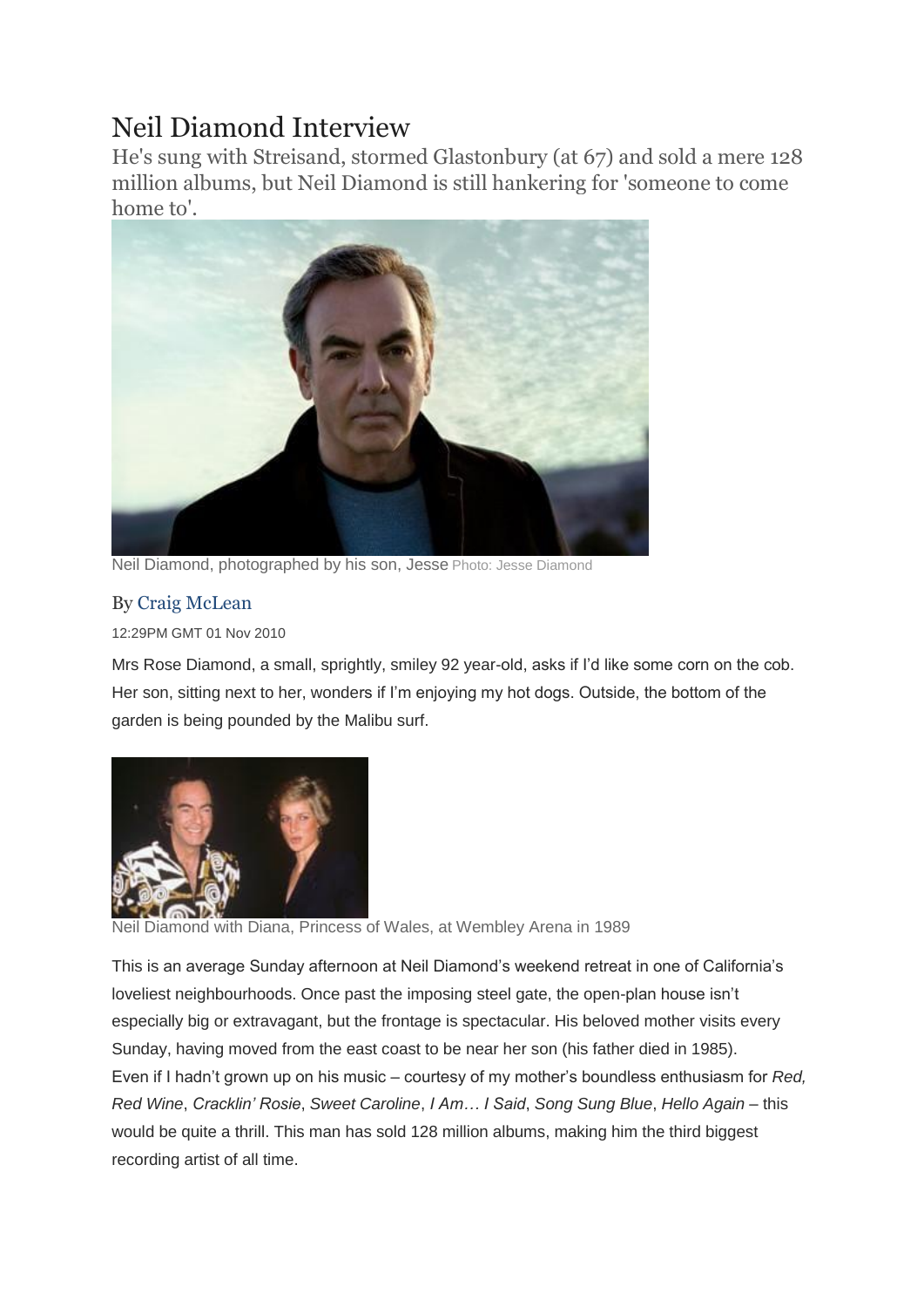Forgive the momentary abandonment of cool dispassion, but *Neil Diamond is serving me lunch*. 'The last time I did an interview in my home it was with *Rolling Stone* and it was in 1976,' he reflects as the smell of cooking drifts from the kitchen.

'It turned out to be a disaster. My wife at the time was gonna cook up some steaks for us all, but my dog got on the table and stole all the steaks,' he grins as his spaniel, a rescue dog named Poker, scampers around his shins. 'I had to go out for Kentucky Fried Chicken. Let's hope this one works out better.'

Diamond has such a quiet, sober and unassuming manner that it's sometimes easy to forget his achievements. He was the writer of the biggest-selling song in the United States in 1966 (the Monkees' cover of *I'm A Believer*). He is half-responsible, alongside old high school contemporary Barbra Streisand, for one of the greatest duets of all time (1978's *You Don't Bring Me Flowers*).

In 1980, he was the highest paid debut actor ever (\$3.5 million for *The Jazz Singer*). He was almost cast, before Robert de Niro, as Travis Bickle. 'I knew this producer, and we were having dinner and he said: "You know, I think you might be the right guy for this picture I'm doing. It's called *Taxi Driver*." I guess he saw me as strong, silent and crazy.'

He was the dance partner of choice for Princess Diana (at a Reagan-era White House ball in 1985). More recently, he was the undisputed hit of Glastonbury 2008 (festival organiser Michael Eavis in the run-up said: 'Normally he charges around £750,000. I can't tell you what we're paying him, but it's very little money. He just wants to be here, bless him'). And last week he was the closing star of this year's BBC Electric Proms concerts (held last night at the Roundhouse in Camden, London, and broadcast on BBC Two on Saturday, November 13).

In his late sixties Diamond enjoyed a career rebirth via two beautiful, startlingly stripped-back albums he made with Rick Rubin, *12 Songs*(2005) and *Home Before Dark* (2008). The producer had worked similar magic with Johnny Cash at the twilight of his career. And even as he approaches his 70th birthday in January, Diamond is already thinking about his next album, a set of songs written with different collaborators.

I'm not entirely convinced by his enthusiasm for working with Fred Durst, late of goon-rockers Limp Bizkit. But in his hands, with his track record, I suppose magic can come in myriad forms. Diamond is the rare artist covered by Elvis Presley, Frank Sinatra and Puck, star of hit television show *Glee* (all have performed *Sweet Caroline*). This month he, in a way, returns the favour, by releasing his own album of cover versions. *Dreams*, Diamond's 32nd studio album, features his caramel-baritone take on, among others, the Beatles' *Yesterday* and *Blackbird*, Bill Withers' *Ain't No Sunshine*, Elton John's *Love Song* and Leonard Cohen's *Hallelujah*.

'As opposed to a writing album, this is a singing album. The main thing was that I had to feel like I could sing it and do it differently than the commonly known version,' Diamond explains of the reasons behind his song choices.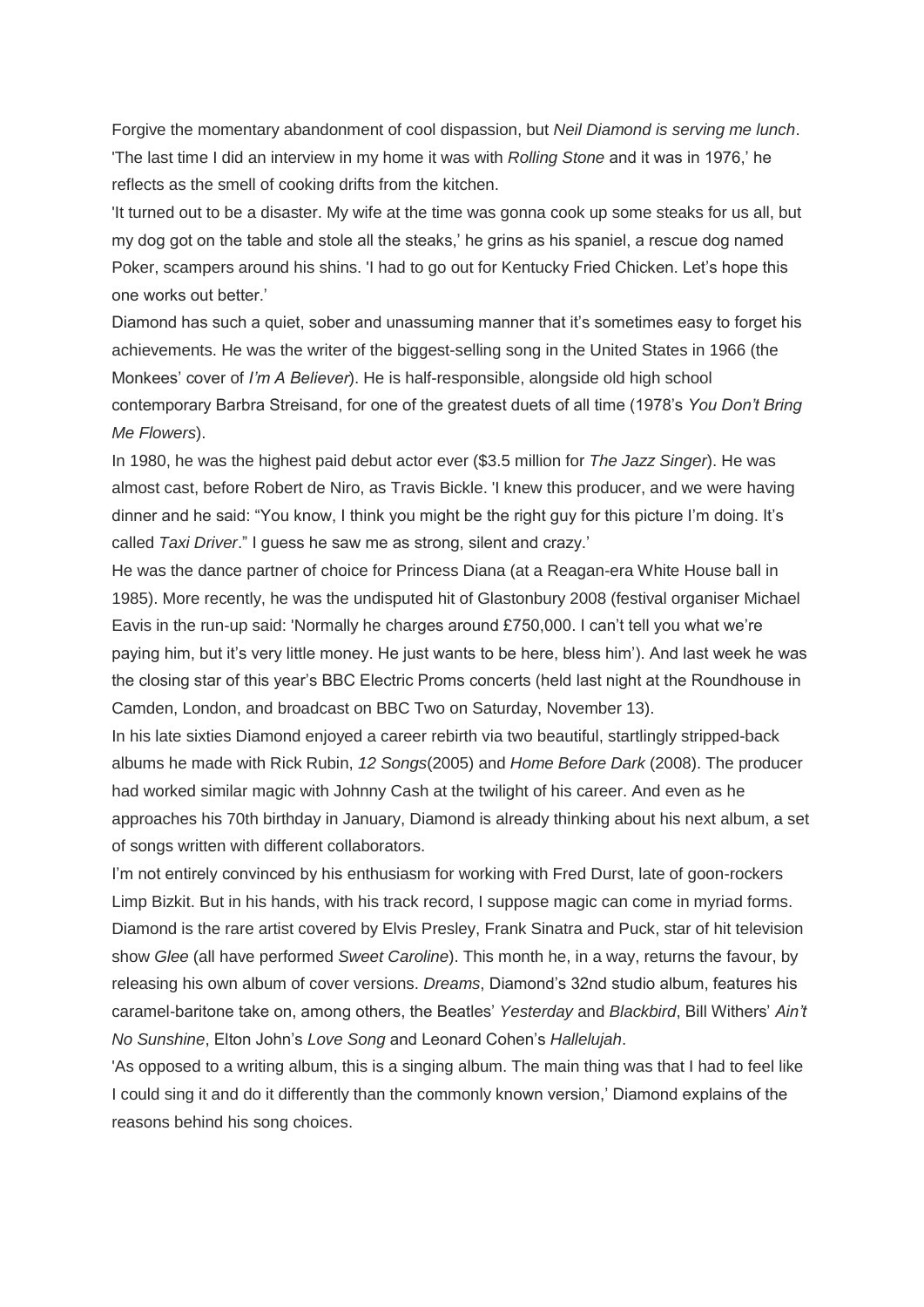'I didn't want to be copying or covering that same record. I wanted to have my own take on it. And I think we did pretty good, just because I'm different and I saw those songs a little differently.'

In 1961, Neil Diamond was a Jewish kid from Brooklyn at a crossroads. At his shopkeeper parents' urging, he was studying medicine at New York University. He was a keen amateur fencer, too, but his heart lay with music. Diamond had already had some success with the first song he wrote, *Hear Them Bells*. He wrote it in an attempt to impress a girl from his neighbourhood.

'As primitive and clichéd as the song was, she was evidently moved because we started dating and we went steady and then we got engaged and then we got married and then we had children.

'Then, unfortunately we got divorced five or six years later. I should have realised then the potential power of songs,' he chuckles, 'and been a little more wary.'

Diamond opted to drop out of his studies and began to make a living as a writer on New York's Tin Pan Alley, the behind-the-scenes engine room of popular song, while hoovering up as much music as he could. He had learnt to play guitar by listening to folk group the Weavers.

The exciting new form of rock 'n' roll had pricked up his ears. Meanwhile, a song performed by the Everly Brothers – one of their LPs was the first record he bought – had been all over the radio.

'I loved *Let It Be Me*,' Diamond says of Don and Phil's 1960 hit. 'I was a huge Everly Brothers fan. The harmonies were just spectacular. And that was a particularly beautiful, very melodic song.'

He discovered that the song was originally a French composition, written by Gilbert Bécaud. He and the Frenchman would go on to write a handful of songs together, including *Love on the Rocks* and *September Morn*, both from the soundtrack of *The Jazz Singer*.

Fifty years on, Neil Diamond sings *Let It Be Me* on *Dreams*. As well as the covers of other artists' songs, there's a reclaimed, reimagined version of his own *I'm A Believer*. Five years after he swapped medicine for music, that song, covered by the Monkees, sold a million copies in 48 hours.

'It's my own take on it,' says Diamond of his new, slowed-down, warm and stately version of one of his canonical songs. 'After all these years, this is how I do it now. This is the way I feel it now.' Diamond is a symbol of American culture and he was the most profitable touring act of the Nineties, earning \$182m. Today, this tall, lean figure talks in a calm, methodical manner. But as he demonstrated at Glastonbury, stick 'the Jewish Elvis' on a stage and there are few showmen who can touch him.

*I'm A Believer* was the song that made Diamond's name. But he'd already endured five years of rejection and failure on Tin Pan Alley. He had been a young writer in the famed Brill Building, desperate to emulate the success of those stellar talents ahead of him: Burt Bacharach, Carole King, Lieber & Stoller.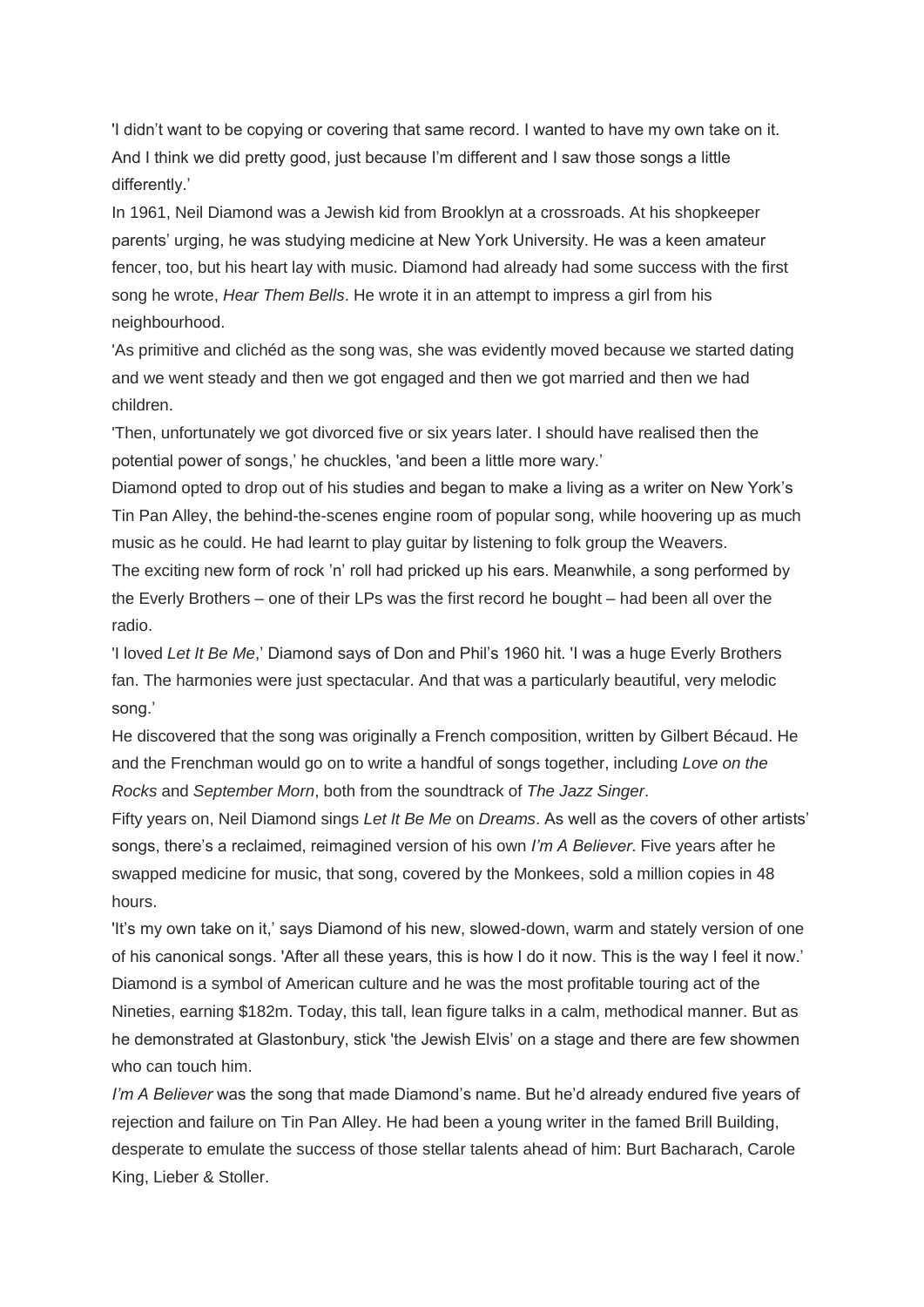'They were already established. They were recognised as great writers and they were. Burt had written for and produced Dionne Warwick, Lieber and Stoller were like gods, and Carole King was a prodigy. I was just a guy knocking around on the streets trying to get some of my dumb songs heard.'

Neil Sedaka, too, was another writer Diamond looked up to – not least because they had attended the same school. 'He's a year or two older than I am and was very famous in high school. So I watched him very carefully. I was trying to be a professional writer at that point and here was somebody who had made it – and he was from my neighbourhood.'

Diamond never encountered the Beatles personally. But he did witness their impact on Tin Pan Alley.

'I remember I was still in the Brill Building when they arrived in the US. All the staff writers gathered around and listened to this new group from England that was all the rave and all the talk.

'I thought: "OK, they're pretty good." We thought maybe it was just like a teenage sensation because the kids were going crazy over the Beatles. But they did change the way the music business was done in the United States, no question about it.'

The shock waves of the Fab Four's invasion of the US, he says, were profound. 'First of all, the writing of Lennon and McCartney signalled the emancipation of the songwriter, who had always been the low man on the totem pole. Paid the least. Least respected. Least recognised. But suddenly the songwriter was on a par with the big stars – these guys could not only write, but they could sing as well.'

So began the end of the Tin Pan Alley era. 'People realised it wasn't necessary to have somebody own your copyright to your songs and bring them around to try to get other people to record them,' says Diamond, who has hung on to the copyright of all his songs since.

Buoyed by the success of *I'm A Believer*, Diamond made the transition from backroom writer to front-stage performer. One of his earliest tours was with Herman's Hermits and the Who. In his youthful naivety he thought he would show the latter, then on their first tour of the US, a thing or two.

'I had no idea what the Who was doing and I was pretty full of myself as far as performing goes. They're just a group and how could they possibly follow me? Then they started to destroy the stage – yeah, they did a pretty good job of following me,' he says wryly.

On *Dreams*, Diamond covers *Midnight Train To Georgia*, a 1973 hit for Gladys Knight and the Pips. The lyric is about a musician who moves to Los Angeles to follow his dreams, but things don't work out. Diamond made the same move in 1969, but was an instant success. He had a home – complete with mirrored ceilings – in Laurel Canyon, the heart of the LA rock scene then. 'I never went out,' says the man whose first hit under his own name,*Solitary Man*, remains something of a signature song. 'I stayed home and I wrote my songs. And I went on the road. I didn't hang out with anybody. I know Joni Mitchell was there and a couple of guys from Crosby,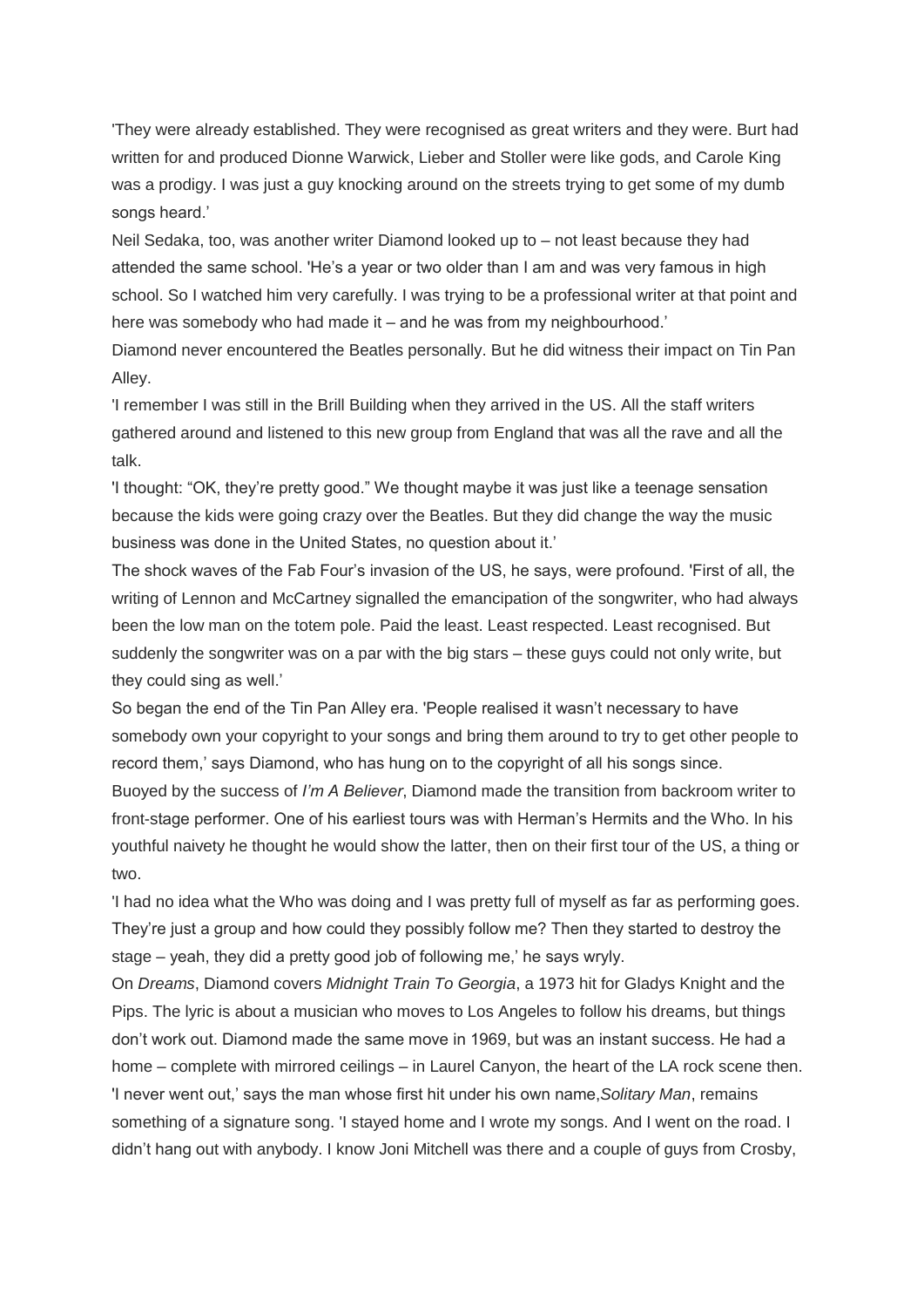Stills and Nash. There was a whole group of writers, talented people, who were in Laurel Canyon.'

They were also, famously, wrapped in the boozy, narcotic excesses of that period. Why not Diamond?

'I was a father,' he shrugs. He has two daughters with his first wife and two sons with his second. 'And I saw myself as a father. And a father doesn't go out and party every night, and get involved in drugs. I've always been afraid of drugs. So that just never was my thing. I was all about the music, the performances and my kids. I didn't want to know about anything else.' He took four years off to be with his family – 'my first marriage broke up [in 1969] and I just didn't want it to happen again. I'd been out touring for over six years straight. I decided to concentrate on giving my family the time they deserved' – yet Diamond remained one of the best-paid performers of the Seventies.

He broke box-office records all over the US and in 1972 signed a hugely profitable contract with Columbia. Last year, he renewed that deal with a new five-year contract – as he tweeted at the time, that'll make 43 years with the same label. None the less, he remained a man – and an artist – apart on the LA scene. Even now his Twitter account shows that, while he has 165,412 followers, Diamond 'follows' precisely no one.

On *Dreams* he sings Gilbert O'Sullivan's 1972 hit *Alone Again* (Naturally) and the Eagles' 1973 smash *Desperado*. The lyrics of both seem to fit his nature. Ask him if he moved in the same circles as the Eagles – both acts are now managed by Irving Azoff, perhaps the biggest manager in the business – and he replies smoothly: 'Well, actually, they moved in the same circles as me. 'When I moved out here I was a hit artist. When I was playing [famous LA club] The Troubador they were in the bar, outside, trying to figure out a way to get a record on the charts. [Eagles singer/writer] Glenn Frey told me that! So,' he chuckles, 'I was inside singing my hits and they were outside trying to get a hit!

'But I've never really moved in anybody's circles for some reason,' he adds.

Even his legendary collaboration with Barbra Streisand came about by accident rather than by design. 'Barbra and I met very casually,' he remembers of he and Streisand's hookup on the immortal *You Don't Bring Me Flowers*, 'and it really was an accident more than anything else.' Diamond had written a 60-second song as the theme tune to a sitcom called *All That Glitters*. 'The roles of men and women were reversed: the men stayed home and took care of the babies, the women went off to work.

'When I was told about it by the producer, I proposed doing a torch song, for a man. And they're usually sung by a woman: you hurt me and you didn't do this and you broke my heart. So that's why a man is singing "you don't bring me flowers".

'But they turned the song down and the series didn't make it anyway – it did only a few episodes.' But Diamond liked the song enough to expand it and record it for one of his own albums.